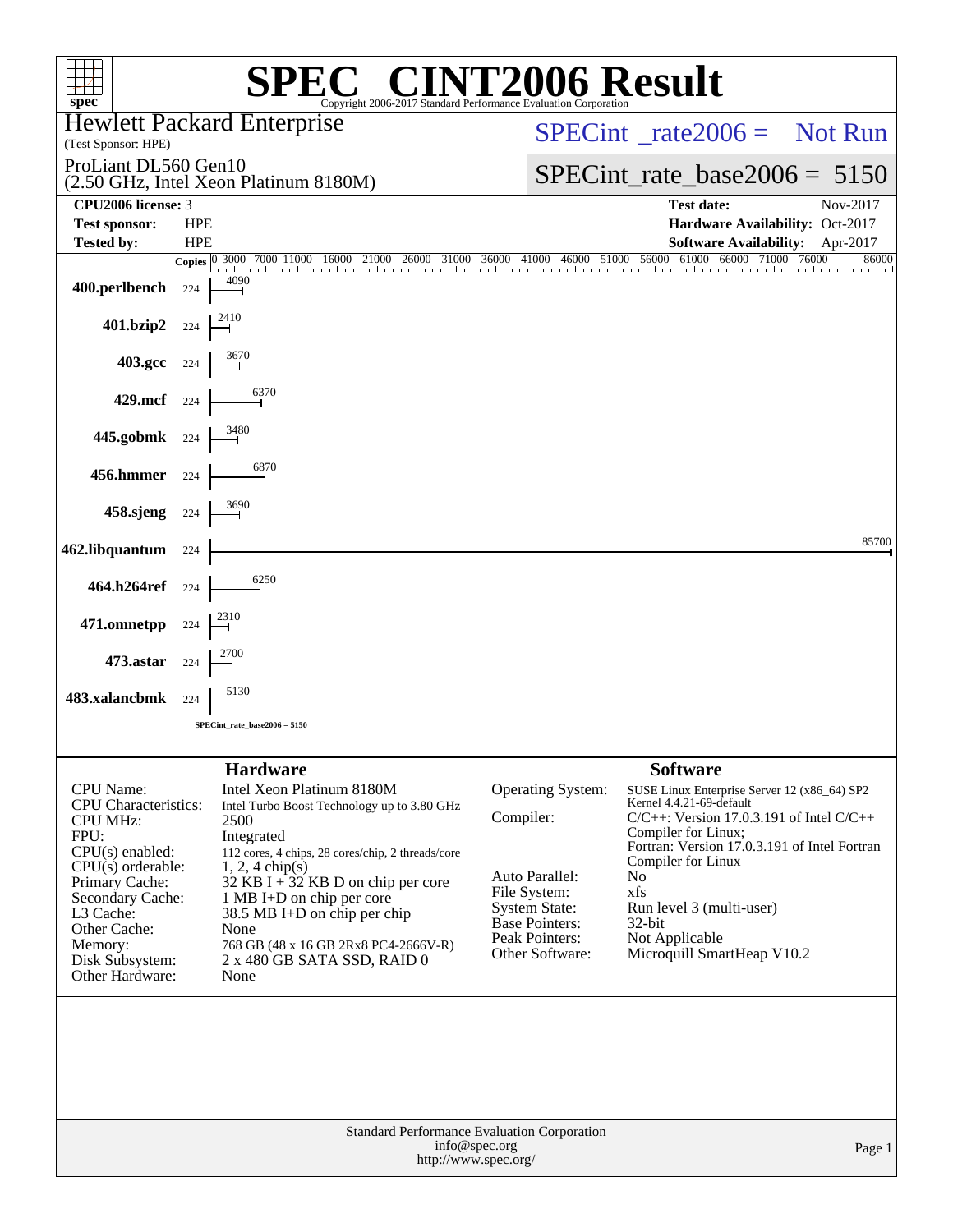

Hewlett Packard Enterprise

(Test Sponsor: HPE)

ProLiant DL560 Gen10

(2.50 GHz, Intel Xeon Platinum 8180M)

 $SPECTnt_rate2006 = Not Run$ 

## [SPECint\\_rate\\_base2006 =](http://www.spec.org/auto/cpu2006/Docs/result-fields.html#SPECintratebase2006) 5150

**[CPU2006 license:](http://www.spec.org/auto/cpu2006/Docs/result-fields.html#CPU2006license)** 3 **[Test date:](http://www.spec.org/auto/cpu2006/Docs/result-fields.html#Testdate)** Nov-2017 **[Test sponsor:](http://www.spec.org/auto/cpu2006/Docs/result-fields.html#Testsponsor)** HPE **[Hardware Availability:](http://www.spec.org/auto/cpu2006/Docs/result-fields.html#HardwareAvailability)** Oct-2017 **[Tested by:](http://www.spec.org/auto/cpu2006/Docs/result-fields.html#Testedby)** HPE **[Software Availability:](http://www.spec.org/auto/cpu2006/Docs/result-fields.html#SoftwareAvailability)** Apr-2017

### **[Results Table](http://www.spec.org/auto/cpu2006/Docs/result-fields.html#ResultsTable)**

|                                                                                                          | <b>Base</b>   |                |       |                |       |                |       | <b>Peak</b>   |                |              |                |              |                |              |
|----------------------------------------------------------------------------------------------------------|---------------|----------------|-------|----------------|-------|----------------|-------|---------------|----------------|--------------|----------------|--------------|----------------|--------------|
| <b>Benchmark</b>                                                                                         | <b>Copies</b> | <b>Seconds</b> | Ratio | <b>Seconds</b> | Ratio | <b>Seconds</b> | Ratio | <b>Copies</b> | <b>Seconds</b> | <b>Ratio</b> | <b>Seconds</b> | <b>Ratio</b> | <b>Seconds</b> | <b>Ratio</b> |
| 400.perlbench                                                                                            | 224           | 535            | 4090  | 535            | 4090  | 535            | 4090  |               |                |              |                |              |                |              |
| 401.bzip2                                                                                                | 224           | 898            | 2410  | 896            | 2410  | 892            | 2420  |               |                |              |                |              |                |              |
| $403.\mathrm{gcc}$                                                                                       | 224           | 492            | 3670  | 491            | 3670  | 489            | 3690  |               |                |              |                |              |                |              |
| $429$ .mcf                                                                                               | 224           | 319            | 6400  | 321            | 6370  | 321            | 6370  |               |                |              |                |              |                |              |
| $445$ .gobm $k$                                                                                          | 224           | 676            | 3480  | 676            | 3480  | 675            | 3480l |               |                |              |                |              |                |              |
| 456.hmmer                                                                                                | 224           | 306            | 6820  | 304            | 6870  | 304            | 6870  |               |                |              |                |              |                |              |
| $458$ .sjeng                                                                                             | 224           | 736            | 3680  | 734            | 3690  | 734            | 3690  |               |                |              |                |              |                |              |
| 462.libquantum                                                                                           | 224           | 54.2           | 85700 | 54.2           | 85700 | 54.1           | 85800 |               |                |              |                |              |                |              |
| 464.h264ref                                                                                              | 224           | 792            | 6260  | 793            | 6250  | 797            | 6220  |               |                |              |                |              |                |              |
| 471.omnetpp                                                                                              | 224           | 607            | 2310  | 607            | 2310  | 606            | 2310  |               |                |              |                |              |                |              |
| $473$ . astar                                                                                            | 224           | 583            | 2700  | 583            | 2700  | 583            | 2700  |               |                |              |                |              |                |              |
| 483.xalancbmk                                                                                            | 224           | 301            | 5130  | 301            | 5130  | 302            | 5120  |               |                |              |                |              |                |              |
| Results appear in the order in which they were run. Bold underlined text indicates a median measurement. |               |                |       |                |       |                |       |               |                |              |                |              |                |              |

#### **[Submit Notes](http://www.spec.org/auto/cpu2006/Docs/result-fields.html#SubmitNotes)**

 The numactl mechanism was used to bind copies to processors. The config file option 'submit' was used to generate numactl commands to bind each copy to a specific processor. For details, please see the config file.

### **[Operating System Notes](http://www.spec.org/auto/cpu2006/Docs/result-fields.html#OperatingSystemNotes)**

 Stack size set to unlimited using "ulimit -s unlimited" Transparent Huge Pages enabled by default Filesystem page cache cleared with: shell invocation of 'sync; echo 3 > /proc/sys/vm/drop\_caches' prior to run runspec command invoked through numactl i.e.: numactl --interleave=all runspec <etc> irqbalance disabled with "service irqbalance stop" tuned profile set wtih "tuned-adm profile throughput-performance" VM Dirty ratio was set to 40 using "echo 40 > /proc/sys/vm/dirty\_ratio" Numa balancing was disabled using "echo 0 > /proc/sys/kernel/numa\_balancing"

### **[Platform Notes](http://www.spec.org/auto/cpu2006/Docs/result-fields.html#PlatformNotes)**

BIOS Configuration: Thermal Configuration set to Maximum Cooling LLC Prefetch set to Enabled LLC Dead Line Allocation set to Disabled Memory Patrol Scrubbing set to Disabled Workload Profile set to General Throughput Compute Minimum Processor Idle Power Core C-State set to C1E Sysinfo program /home/cpu2006/config/sysinfo.rev6993 Continued on next page

> Standard Performance Evaluation Corporation [info@spec.org](mailto:info@spec.org) <http://www.spec.org/>

Page 2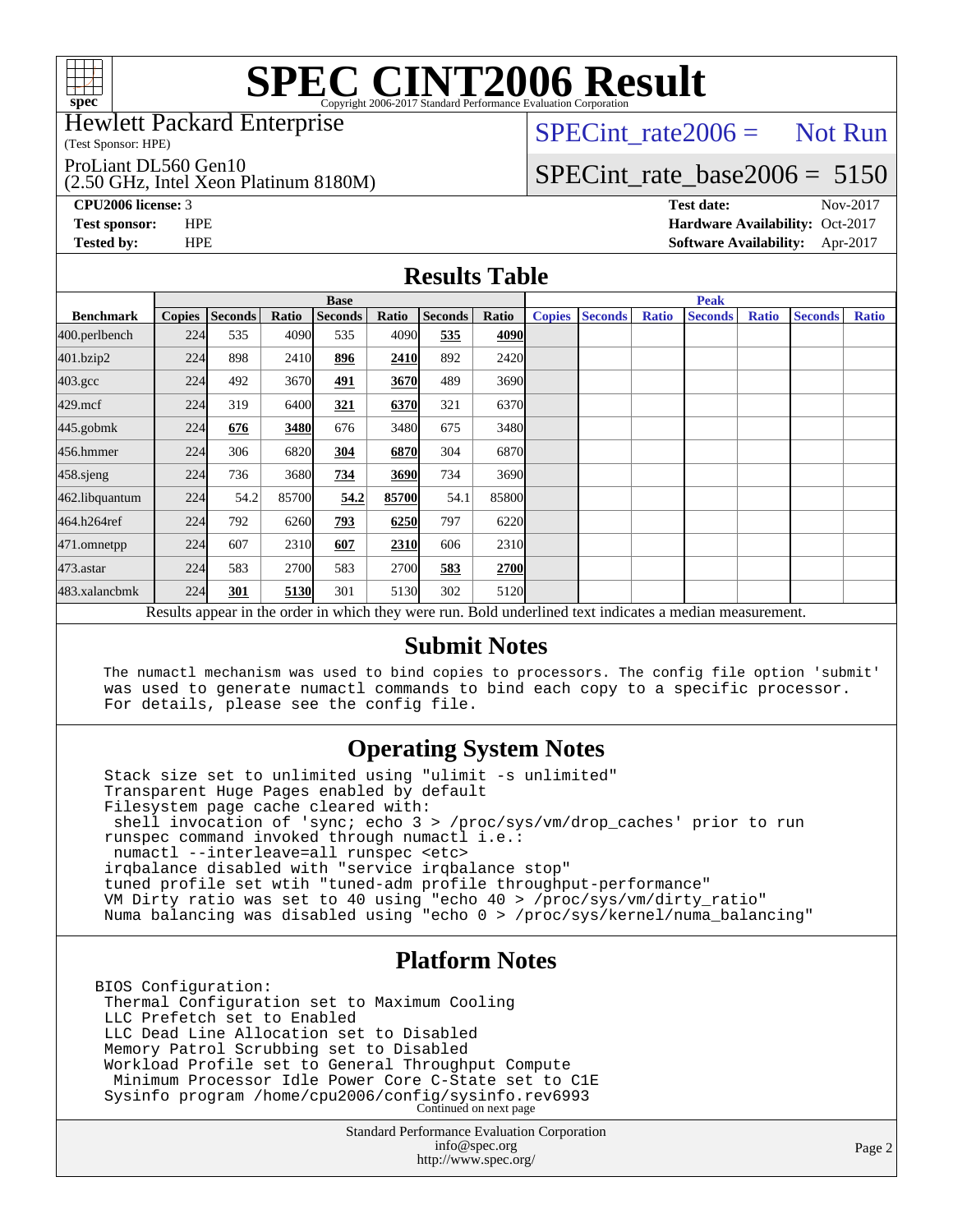

Hewlett Packard Enterprise

(Test Sponsor: HPE)

[SPECint\\_rate2006 =](http://www.spec.org/auto/cpu2006/Docs/result-fields.html#SPECintrate2006) Not Run

ProLiant DL560 Gen10

[SPECint\\_rate\\_base2006 =](http://www.spec.org/auto/cpu2006/Docs/result-fields.html#SPECintratebase2006) 5150

(2.50 GHz, Intel Xeon Platinum 8180M)

**[CPU2006 license:](http://www.spec.org/auto/cpu2006/Docs/result-fields.html#CPU2006license)** 3 **[Test date:](http://www.spec.org/auto/cpu2006/Docs/result-fields.html#Testdate)** Nov-2017 **[Test sponsor:](http://www.spec.org/auto/cpu2006/Docs/result-fields.html#Testsponsor)** HPE **[Hardware Availability:](http://www.spec.org/auto/cpu2006/Docs/result-fields.html#HardwareAvailability)** Oct-2017 **[Tested by:](http://www.spec.org/auto/cpu2006/Docs/result-fields.html#Testedby)** HPE **[Software Availability:](http://www.spec.org/auto/cpu2006/Docs/result-fields.html#SoftwareAvailability)** Apr-2017

#### **[Platform Notes \(Continued\)](http://www.spec.org/auto/cpu2006/Docs/result-fields.html#PlatformNotes)**

| $\blacksquare$ introduced (continue<br>Revision 6993 of 2015-11-06 (b5e8d4b4eb51ed28d7f98696cbe290c1)<br>running on linux-smfo Wed Nov 15 14:03:33 2017                                                                                                                                                                                                                                                                                                                                                                                                                                                                                                      |        |
|--------------------------------------------------------------------------------------------------------------------------------------------------------------------------------------------------------------------------------------------------------------------------------------------------------------------------------------------------------------------------------------------------------------------------------------------------------------------------------------------------------------------------------------------------------------------------------------------------------------------------------------------------------------|--------|
| This section contains SUT (System Under Test) info as seen by<br>some common utilities. To remove or add to this section, see:<br>http://www.spec.org/cpu2006/Docs/config.html#sysinfo                                                                                                                                                                                                                                                                                                                                                                                                                                                                       |        |
| From /proc/cpuinfo<br>model name : Intel(R) Xeon(R) Platinum 8180M CPU @ 2.50GHz<br>4 "physical id"s (chips)<br>224 "processors"<br>cores, siblings (Caution: counting these is hw and system dependent.<br>The<br>following excerpts from /proc/cpuinfo might not be reliable. Use with<br>caution.)<br>cpu cores $: 28$<br>siblings : 56                                                                                                                                                                                                                                                                                                                   |        |
| physical 0: cores 0 1 2 3 8 9 10 11 12 13 14 16 17 18 19 20 21 22 24 25 26<br>27 28 29 30                                                                                                                                                                                                                                                                                                                                                                                                                                                                                                                                                                    |        |
| physical 1: cores 0 1 2 3 8 9 10 11 12 13 14 16 17 18 19 20 21 22 24 25 26<br>27 28 29 30                                                                                                                                                                                                                                                                                                                                                                                                                                                                                                                                                                    |        |
| physical 2: cores 0 1 2 3 8 9 10 11 12 13 14 16 17 18 19 20 21 22 24 25 26<br>27 28 29 30                                                                                                                                                                                                                                                                                                                                                                                                                                                                                                                                                                    |        |
| physical 3: cores 0 1 2 3 8 9 10 11 12 13 14 16 17 18 19 20 21 22 24 25 26<br>27 28 29 30<br>cache size : 39424 KB                                                                                                                                                                                                                                                                                                                                                                                                                                                                                                                                           |        |
| MemTotal:<br>792260908 kB<br>HugePages_Total:<br>$\Omega$<br>Hugepagesize: 2048 kB<br>/usr/bin/lsb_release -d<br>SUSE Linux Enterprise Server 12 SP2<br>From /etc/*release* /etc/*version*<br>SuSE-release:<br>SUSE Linux Enterprise Server 12 (x86_64)<br>$VERSION = 12$<br>$PATCHLEVEL = 2$<br># This file is deprecated and will be removed in a future service pack or<br>release.<br># Please check /etc/os-release for details about this release.<br>os-release:<br>NAME="SLES"<br>VERSION="12-SP2"<br>VERSION_ID="12.2"<br>PRETTY_NAME="SUSE Linux Enterprise Server 12 SP2"<br>ID="sles"<br>ANSI COLOR="0;32"<br>CPE_NAME="cpe:/o:suse:sles:12:sp2" |        |
| uname $-a$ :<br>Continued on next page                                                                                                                                                                                                                                                                                                                                                                                                                                                                                                                                                                                                                       |        |
| <b>Standard Performance Evaluation Corporation</b><br>info@spec.org                                                                                                                                                                                                                                                                                                                                                                                                                                                                                                                                                                                          | Page 3 |

<http://www.spec.org/>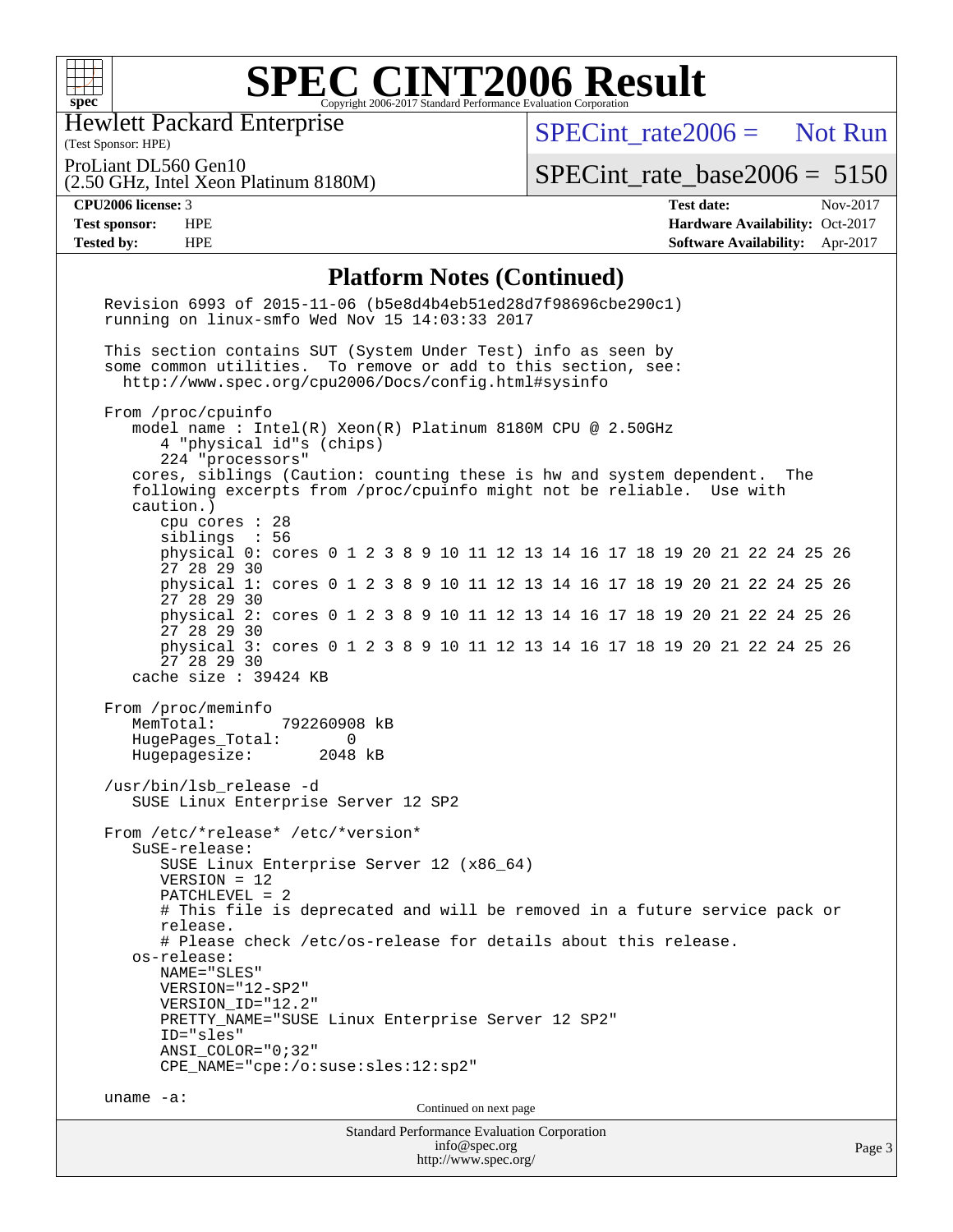

Hewlett Packard Enterprise

(2.50 GHz, Intel Xeon Platinum 8180M)

(Test Sponsor: HPE)

SPECint rate  $2006 =$  Not Run

ProLiant DL560 Gen10

[SPECint\\_rate\\_base2006 =](http://www.spec.org/auto/cpu2006/Docs/result-fields.html#SPECintratebase2006) 5150

**[CPU2006 license:](http://www.spec.org/auto/cpu2006/Docs/result-fields.html#CPU2006license)** 3 **[Test date:](http://www.spec.org/auto/cpu2006/Docs/result-fields.html#Testdate)** Nov-2017 **[Test sponsor:](http://www.spec.org/auto/cpu2006/Docs/result-fields.html#Testsponsor)** HPE **[Hardware Availability:](http://www.spec.org/auto/cpu2006/Docs/result-fields.html#HardwareAvailability)** Oct-2017 **[Tested by:](http://www.spec.org/auto/cpu2006/Docs/result-fields.html#Testedby)** HPE **[Software Availability:](http://www.spec.org/auto/cpu2006/Docs/result-fields.html#SoftwareAvailability)** Apr-2017

#### **[Platform Notes \(Continued\)](http://www.spec.org/auto/cpu2006/Docs/result-fields.html#PlatformNotes)**

 Linux linux-smfo 4.4.21-69-default #1 SMP Tue Oct 25 10:58:20 UTC 2016 (9464f67) x86\_64 x86\_64 x86\_64 GNU/Linux

run-level 3 Nov 15 14:01

SPEC is set to: /home/cpu2006<br>Filesystem Type Size Type Size Used Avail Use% Mounted on /dev/sda4 xfs 852G 165G 687G 20% /home Additional information from dmidecode:

 Warning: Use caution when you interpret this section. The 'dmidecode' program reads system data which is "intended to allow hardware to be accurately determined", but the intent may not be met, as there are frequent changes to hardware, firmware, and the "DMTF SMBIOS" standard.

 BIOS HPE U34 09/29/2017 Memory: 48x UNKNOWN NOT AVAILABLE 16 GB 2 rank 2666 MHz

(End of data from sysinfo program)

#### **[General Notes](http://www.spec.org/auto/cpu2006/Docs/result-fields.html#GeneralNotes)**

Environment variables set by runspec before the start of the run: LD\_LIBRARY\_PATH = "/home/cpu2006/lib/ia32:/home/cpu2006/lib/intel64:/home/cpu2006/sh10.2"

 Binaries compiled on a system with 1x Intel Core i7-4790 CPU + 32GB RAM memory using Redhat Enterprise Linux 7.2

## **[Base Compiler Invocation](http://www.spec.org/auto/cpu2006/Docs/result-fields.html#BaseCompilerInvocation)**

[C benchmarks](http://www.spec.org/auto/cpu2006/Docs/result-fields.html#Cbenchmarks):

[icc -m32 -L/opt/intel/compilers\\_and\\_libraries\\_2017/linux/lib/ia32](http://www.spec.org/cpu2006/results/res2017q4/cpu2006-20171128-50817.flags.html#user_CCbase_intel_icc_c29f3ff5a7ed067b11e4ec10a03f03ae)

[C++ benchmarks:](http://www.spec.org/auto/cpu2006/Docs/result-fields.html#CXXbenchmarks)

[icpc -m32 -L/opt/intel/compilers\\_and\\_libraries\\_2017/linux/lib/ia32](http://www.spec.org/cpu2006/results/res2017q4/cpu2006-20171128-50817.flags.html#user_CXXbase_intel_icpc_8c35c7808b62dab9ae41a1aa06361b6b)

## **[Base Portability Flags](http://www.spec.org/auto/cpu2006/Docs/result-fields.html#BasePortabilityFlags)**

 400.perlbench: [-D\\_FILE\\_OFFSET\\_BITS=64](http://www.spec.org/cpu2006/results/res2017q4/cpu2006-20171128-50817.flags.html#user_basePORTABILITY400_perlbench_file_offset_bits_64_438cf9856305ebd76870a2c6dc2689ab) [-DSPEC\\_CPU\\_LINUX\\_IA32](http://www.spec.org/cpu2006/results/res2017q4/cpu2006-20171128-50817.flags.html#b400.perlbench_baseCPORTABILITY_DSPEC_CPU_LINUX_IA32) 401.bzip2: [-D\\_FILE\\_OFFSET\\_BITS=64](http://www.spec.org/cpu2006/results/res2017q4/cpu2006-20171128-50817.flags.html#user_basePORTABILITY401_bzip2_file_offset_bits_64_438cf9856305ebd76870a2c6dc2689ab) 403.gcc: [-D\\_FILE\\_OFFSET\\_BITS=64](http://www.spec.org/cpu2006/results/res2017q4/cpu2006-20171128-50817.flags.html#user_basePORTABILITY403_gcc_file_offset_bits_64_438cf9856305ebd76870a2c6dc2689ab) 429.mcf: [-D\\_FILE\\_OFFSET\\_BITS=64](http://www.spec.org/cpu2006/results/res2017q4/cpu2006-20171128-50817.flags.html#user_basePORTABILITY429_mcf_file_offset_bits_64_438cf9856305ebd76870a2c6dc2689ab) 445.gobmk: [-D\\_FILE\\_OFFSET\\_BITS=64](http://www.spec.org/cpu2006/results/res2017q4/cpu2006-20171128-50817.flags.html#user_basePORTABILITY445_gobmk_file_offset_bits_64_438cf9856305ebd76870a2c6dc2689ab) 456.hmmer: [-D\\_FILE\\_OFFSET\\_BITS=64](http://www.spec.org/cpu2006/results/res2017q4/cpu2006-20171128-50817.flags.html#user_basePORTABILITY456_hmmer_file_offset_bits_64_438cf9856305ebd76870a2c6dc2689ab) 458.sjeng: [-D\\_FILE\\_OFFSET\\_BITS=64](http://www.spec.org/cpu2006/results/res2017q4/cpu2006-20171128-50817.flags.html#user_basePORTABILITY458_sjeng_file_offset_bits_64_438cf9856305ebd76870a2c6dc2689ab)

Continued on next page

Standard Performance Evaluation Corporation [info@spec.org](mailto:info@spec.org) <http://www.spec.org/>

Page 4